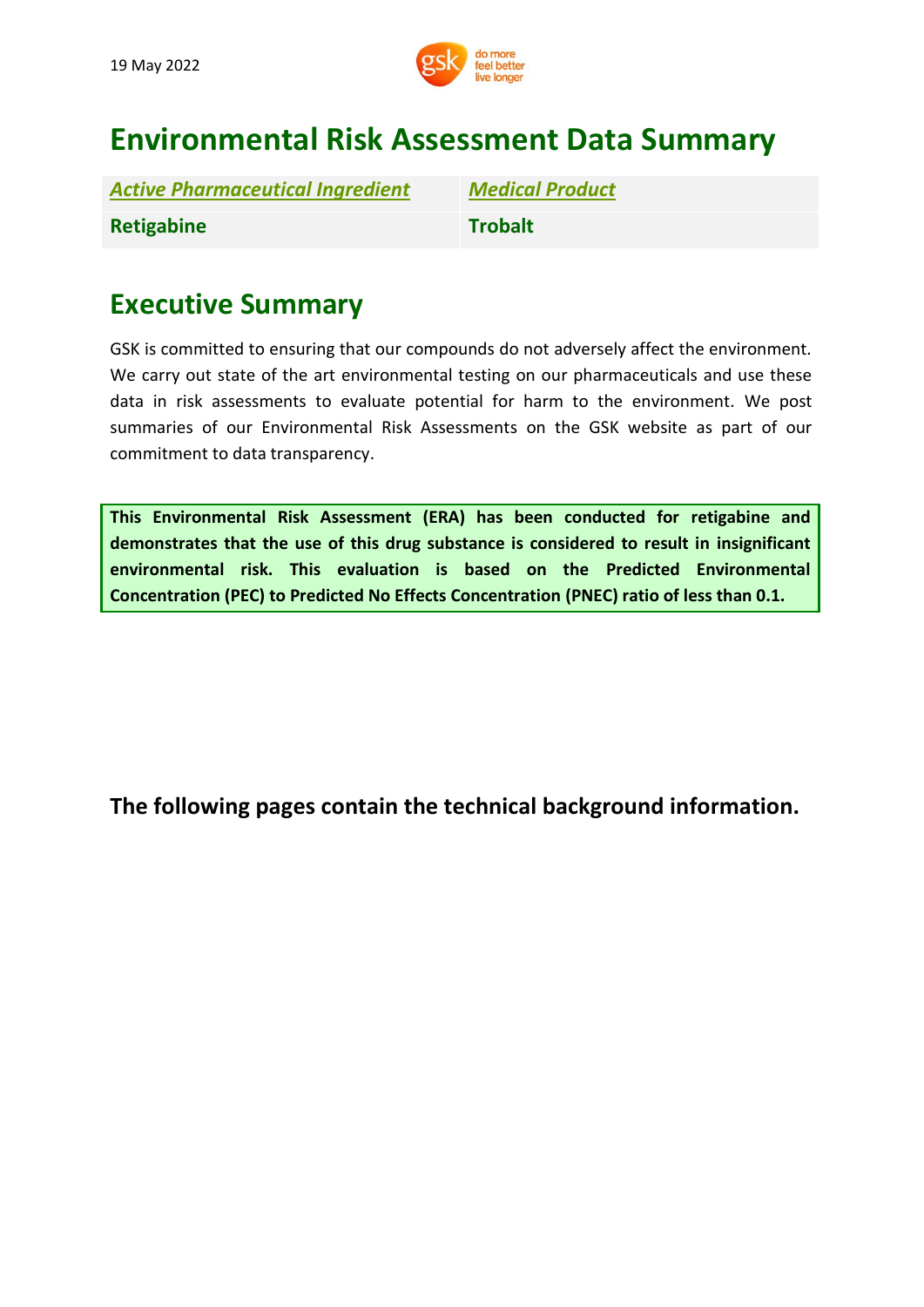

## **Technical Background Information**

### **Environmental Fate**

Retigabine is not readily nor inherently biodegradable and is not susceptible to hydrolysis. It is expected to persist in the environment. However, significant removal of retigabine is expected to occur in wastewater treatment plants via primary biodegradation and sorption to sludge solids. This substance has limited solubility in water and a low partition coefficient suggests it is unlikely to bioconcentrate in exposed aquatic organisms.

## **PEC/PNEC Risk Quotient Calculation**

The PEC/PNEC risk quotient calculation is the standard quantitative method of risk assessment and is approved by major national and international regulatory agencies [2, 3, 4].

### **Predicted Environmental Concentration (PEC)**

The PEC has been calculated based on the following data:

PEC ( $\mu$ g/L) = <sup>-</sup> 365 xP x V xDx 100  $Ax = 1E + 09x(100 - R)$ 

where:

A (kg/year) = total use of Retigabine based on patient consumption in the European Union and UK in 2020 (IQVIA Data).

R (%) = removal rate due to loss by adsorption to sludge particles, by volatilization, hydrolysis or biodegradation. For Retigabine it has been assumed that  $R = 0\%$  as a worstcase scenario [3].

 $P =$  Population of European Union + UK. Per capita use of drug substance  $A/P = 3.94E-04$ kg/inhabitant(IQVIA Data).

V (L/day) = volume of wastewater per capita and day = 200, EMA default [2].

D = factor for dilution of wastewater by surface water flow = 10, EMA default [2].

*NB: PEC, conservatively, is based on no metabolism and no removal of drug substance to sludge solids. It is assumed that 100% of drug substance enters the aquatic environment.*

#### **PEC = 0.0000027 μg/L**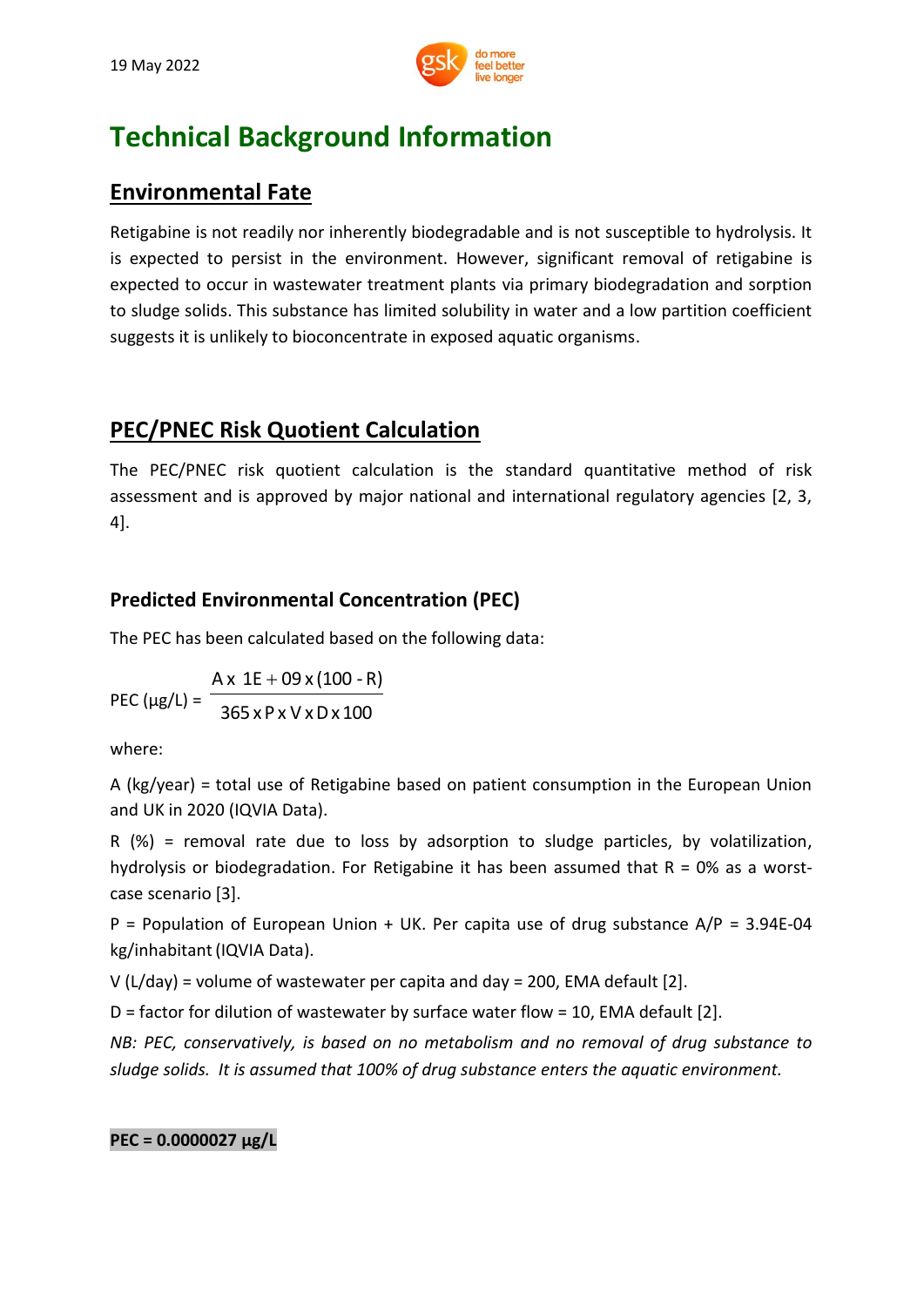

#### **Predicted No Effects Concentration (PNEC)**

PNEC ( $\mu$ g/L) = lowest NOEC/10, where 10 is the assessment factor applied for three longterm NOECs. NOEC for fathead minnow (= 32 µg/L) has been used for this calculation since it is the most sensitive of the three tested species.

**PNEC = 32/10 = 3.20 μg/L**

#### **PEC/PNEC Risk Characterisation**

PEC/PNEC = 0.0000027/3.20

**PEC/PNEC = 0.00000014**

The PEC/PNEC is  $\leq$  0.1 which means the use of Retigabine is considered to result in insignificant environmental risk, in accordance with the Fass environmental classification scheme [4].

**All relevant environmental fate and ecotoxicity data are published in Section 12 of the Material Safety Data Sheet (MSDS) for the medical product. The MSDS is publicly available at [http://www.msds-gsk.com/ExtMSDSlist.asp.](http://www.msds-gsk.com/ExtMSDSlist.asp)**

#### **Metabolism and Excretion**

Retigabine is extensively metabolised in humans. A substantial fraction of the retigabine dose is converted to inactive N-glucuronides. Retigabine is also metabolised to an N-acetyl metabolite (NAMR) that is also subsequently glucuronidated. NAMR has antiepileptic activity, but is less potent than retigabine in animal seizure models. There is no evidence for hepatic oxidative metabolism of retigabine or NAMR by cytochrome P450 enzymes. Therefore co-administration with inhibitors or inducers of cytochrome P450 enzymes is unlikely to affect the pharmacokinetics of retigabine or NAMR.

Elimination of retigabine occurs via a combination of hepatic metabolism and renal excretion. A total of approximately 84% of the dose is recovered in the urine, including the N-acetyl metabolite (18%), N-glucuronides of the parent active substance and of the Nacetyl metabolite (24%), or parent active substance (36%). Only 14% of retigabine is excreted in the faeces [1].